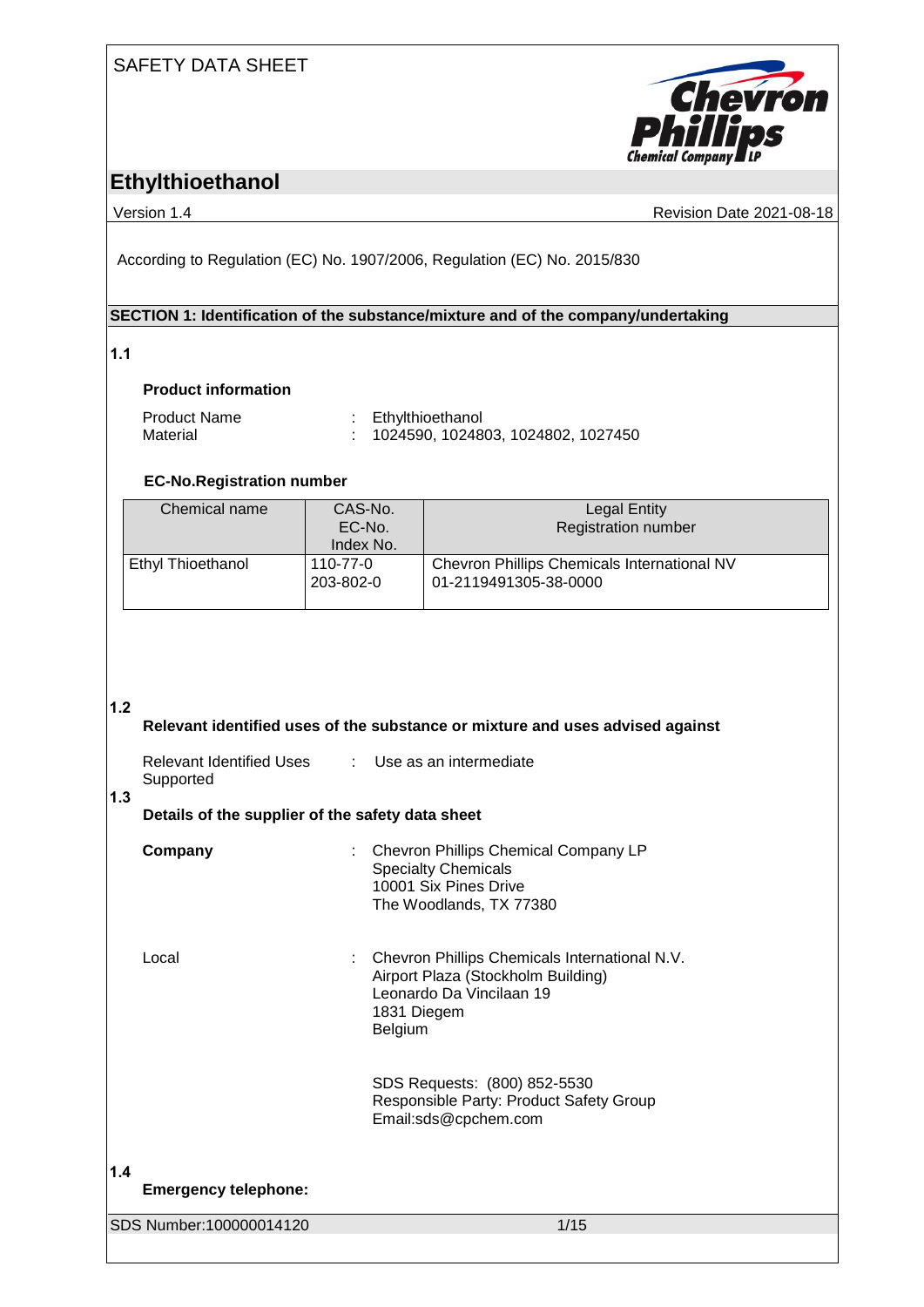### SAFETY DATA SHEET

# **Ethylthioethanol**

Version 1.4 Revision Date 2021-08-18

| Health:<br>866.442.9628 (North America)<br>1.832.813.4984 (International)<br>Transport:<br>CHEMTREC 800.424.9300 or 703.527.3887(int'l)<br>Asia: CHEMWATCH (+612 9186 1132) China: 0532 8388 9090<br>EUROPE: BIG +32.14.584545 (phone) or +32.14583516 (telefax)<br>Mexico CHEMTREC 01-800-681-9531 (24 hours)<br>Argentina: +(54)-1159839431<br>Responsible Department : Product Safety and Toxicology Group<br>E-mail address<br>Website | : SDS@CPChem.com<br>: www.CPChem.com                                        | South America SOS-Cotec Inside Brazil: 0800.111.767 Outside Brazil: +55.19.3467.1600                                                                                                                                                                                                                                                    |
|--------------------------------------------------------------------------------------------------------------------------------------------------------------------------------------------------------------------------------------------------------------------------------------------------------------------------------------------------------------------------------------------------------------------------------------------|-----------------------------------------------------------------------------|-----------------------------------------------------------------------------------------------------------------------------------------------------------------------------------------------------------------------------------------------------------------------------------------------------------------------------------------|
| <b>SECTION 2: Hazards identification</b>                                                                                                                                                                                                                                                                                                                                                                                                   |                                                                             |                                                                                                                                                                                                                                                                                                                                         |
| 2.1<br><b>Classification of the substance or mixture</b><br><b>REGULATION (EC) No 1272/2008</b>                                                                                                                                                                                                                                                                                                                                            |                                                                             |                                                                                                                                                                                                                                                                                                                                         |
| Serious eye damage, Category 1<br>Long-term (chronic) aquatic hazard,<br>Category 3<br>Long-term (chronic) aquatic hazard,<br>Category 3                                                                                                                                                                                                                                                                                                   |                                                                             | H318:<br>Causes serious eye damage.<br>H412:<br>Harmful to aquatic life with long lasting effects.<br>H412:<br>Harmful to aquatic life with long lasting effects.                                                                                                                                                                       |
| 2.2<br>Labeling (REGULATION (EC) No 1272/2008)<br>Hazard pictograms                                                                                                                                                                                                                                                                                                                                                                        |                                                                             |                                                                                                                                                                                                                                                                                                                                         |
| Signal Word                                                                                                                                                                                                                                                                                                                                                                                                                                | Danger                                                                      |                                                                                                                                                                                                                                                                                                                                         |
| <b>Hazard Statements</b>                                                                                                                                                                                                                                                                                                                                                                                                                   | H318<br>H412                                                                | Causes serious eye damage.<br>Harmful to aquatic life with long lasting<br>effects.                                                                                                                                                                                                                                                     |
| <b>Precautionary Statements</b>                                                                                                                                                                                                                                                                                                                                                                                                            | <b>Prevention:</b><br>P273<br>P280<br><b>Response:</b><br>Disposal:<br>P501 | Avoid release to the environment.<br>Wear eye protection/face protection.<br>P305 + P351 + P338 + P310<br>IF IN EYES: Rinse cautiously<br>with water for several minutes. Remove<br>contact lenses, if present and easy to do.<br>Continue rinsing. Immediately call a<br>POISON CENTER/doctor.<br>Dispose of contents/ container to an |
| Hazardous ingredients which must be listed on the label:<br>110-77-0<br>SDS Number:100000014120                                                                                                                                                                                                                                                                                                                                            | <b>Ethyl Thioethanol</b>                                                    | approved waste disposal plant.<br>2/15                                                                                                                                                                                                                                                                                                  |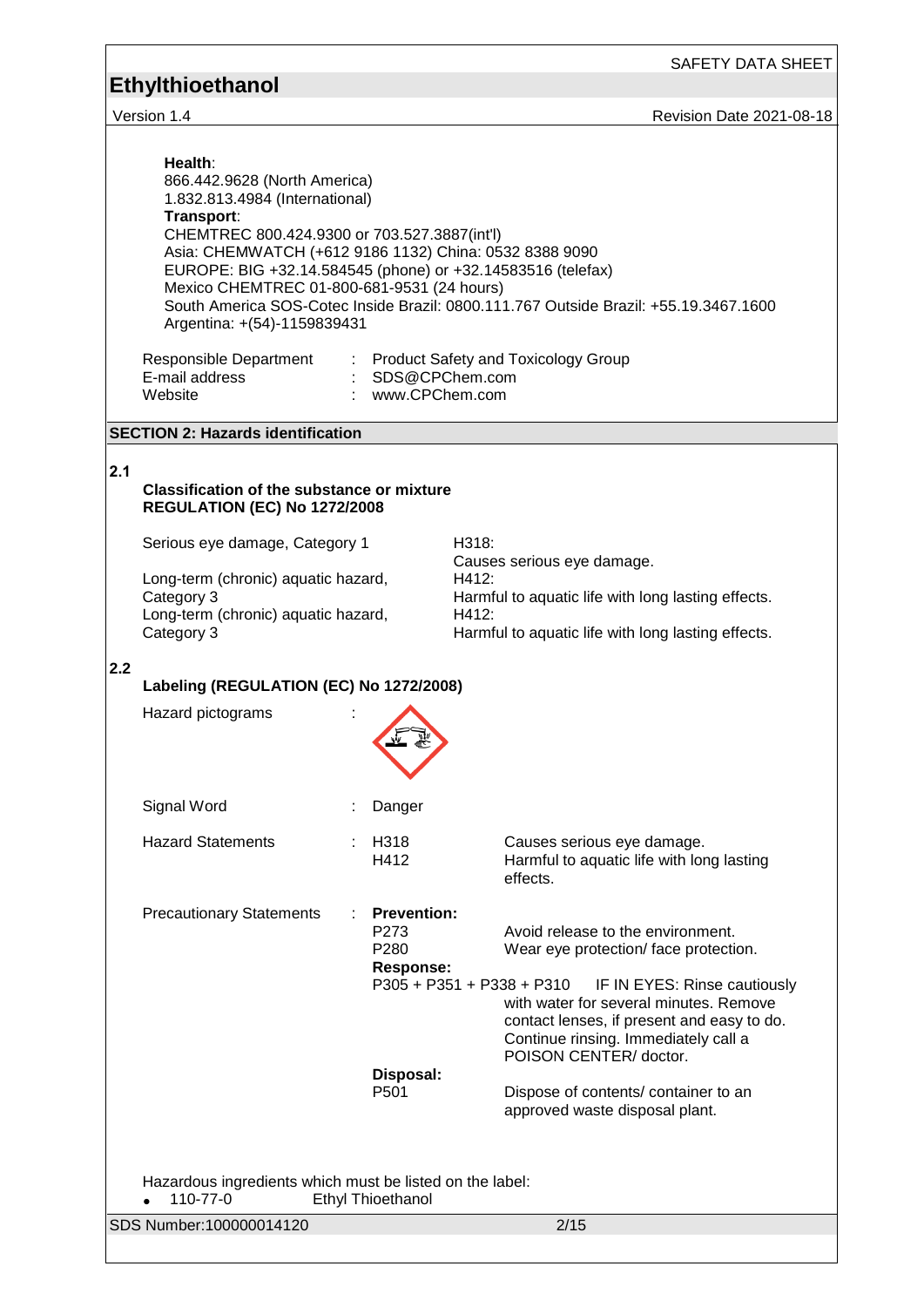SAFETY DATA SHEET

Version 1.4 **Version 1.4** Revision Date 2021-08-18

#### **SECTION 3: Composition/information on ingredients**

#### **3.1 - 3.2**

### **Substance or Mixture**

Synonyms : 2-Ethylthioethanol ETE

Molecular formula : C4H10OS

#### **Hazardous ingredients**

| Chemical name     | CAS-No.<br>EC-No.<br>Index No. | <b>Classification</b><br>(REGULATION (EC) No<br>1272/2008)             | Concentration<br>$[wt\%]$ |
|-------------------|--------------------------------|------------------------------------------------------------------------|---------------------------|
| Ethyl Thioethanol | 110-77-0<br>203-802-0          | Eye Dam. 1; H318<br>Aquatic Chronic 3; H412<br>Aquatic Chronic 3; H412 | 99.7                      |

For the full text of the H-Statements mentioned in this Section, see Section 16.

#### **SECTION 4: First aid measures**

#### **4.1**

#### **Description of first-aid measures**

| General advice          |                                         | : Move out of dangerous area. Consult a physician. Show this<br>material safety data sheet to the doctor in attendance.                                                                                                                                                                                                                                                                         |  |
|-------------------------|-----------------------------------------|-------------------------------------------------------------------------------------------------------------------------------------------------------------------------------------------------------------------------------------------------------------------------------------------------------------------------------------------------------------------------------------------------|--|
| If inhaled              |                                         | : If unconscious, place in recovery position and seek medical<br>advice. If symptoms persist, call a physician.                                                                                                                                                                                                                                                                                 |  |
| In case of skin contact |                                         | : If on skin, rinse well with water. If on clothes, remove clothes.                                                                                                                                                                                                                                                                                                                             |  |
| In case of eye contact  |                                         | : Small amounts splashed into eyes can cause irreversible<br>tissue damage and blindness. In the case of contact with eyes,<br>rinse immediately with plenty of water and seek medical<br>advice. Continue rinsing eyes during transport to hospital.<br>Remove contact lenses. Protect unharmed eye. Keep eye<br>wide open while rinsing. If eye irritation persists, consult a<br>specialist. |  |
| If swallowed            |                                         | : Keep respiratory tract clear. Never give anything by mouth to<br>an unconscious person. If symptoms persist, call a physician.<br>Take victim immediately to hospital.                                                                                                                                                                                                                        |  |
|                         | <b>SECTION 5: Firefighting measures</b> |                                                                                                                                                                                                                                                                                                                                                                                                 |  |
|                         |                                         |                                                                                                                                                                                                                                                                                                                                                                                                 |  |

|     | Flash point              |    | 78°C (172°F)<br>Method: Tag closed cup |      |
|-----|--------------------------|----|----------------------------------------|------|
|     | Autoignition temperature | ÷. | No data available                      |      |
| 5.1 |                          |    |                                        |      |
|     | SDS Number: 100000014120 |    |                                        | 3/15 |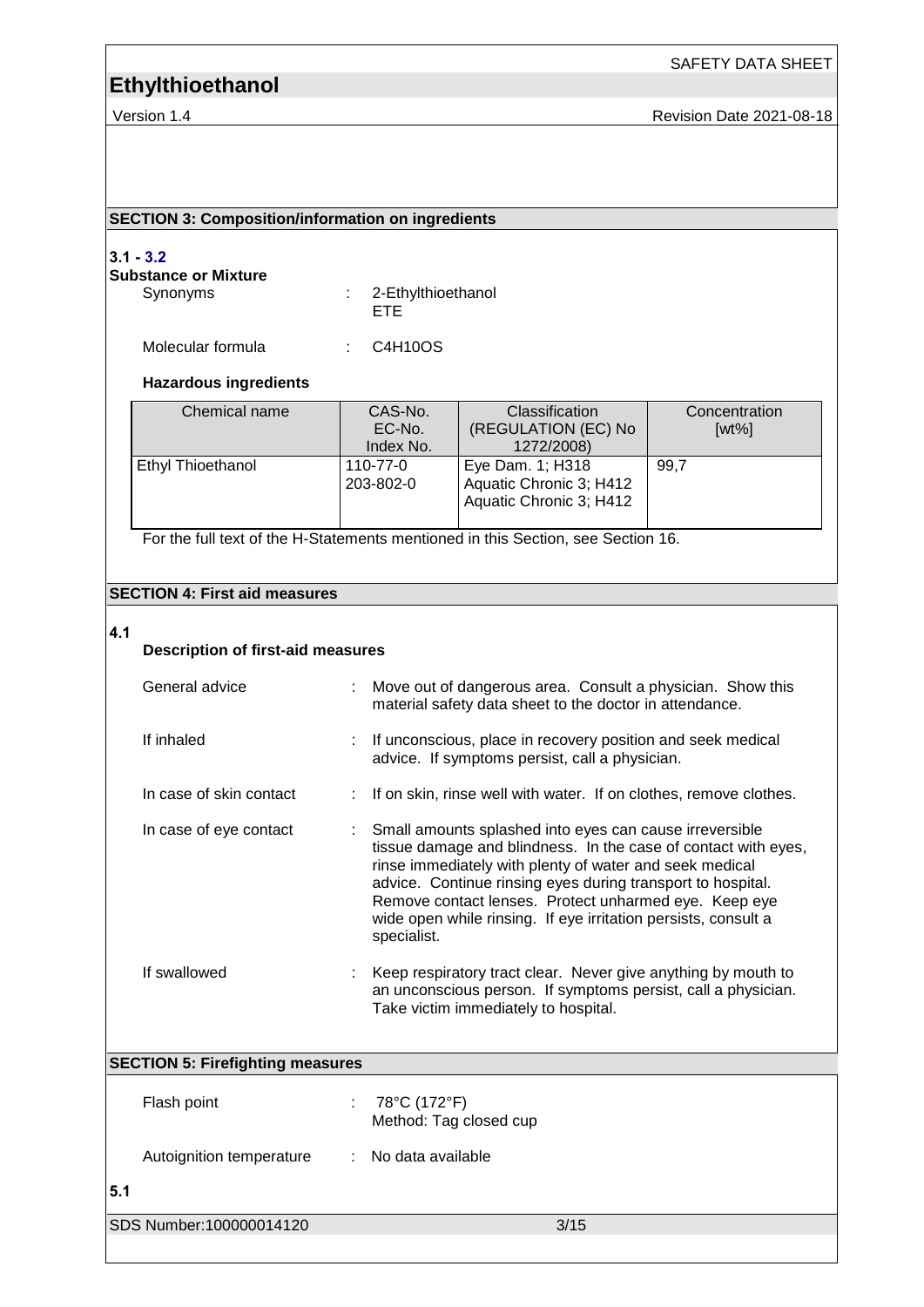| Version | <b>Revision Date 2021-08-18</b> |
|---------|---------------------------------|
|         |                                 |

|     | <b>Extinguishing media</b>                                                          |   |                                                                                                                                                                                                                                                                                                                                                                                        |
|-----|-------------------------------------------------------------------------------------|---|----------------------------------------------------------------------------------------------------------------------------------------------------------------------------------------------------------------------------------------------------------------------------------------------------------------------------------------------------------------------------------------|
|     | Suitable extinguishing<br>media                                                     |   | Carbon dioxide (CO2).                                                                                                                                                                                                                                                                                                                                                                  |
|     | Unsuitable extinguishing<br>media                                                   | ÷ | High volume water jet.                                                                                                                                                                                                                                                                                                                                                                 |
| 5.2 | Special hazards arising from the substance or mixture                               |   |                                                                                                                                                                                                                                                                                                                                                                                        |
|     | Specific hazards during fire :<br>fighting                                          |   | Do not allow run-off from fire fighting to enter drains or water<br>courses.                                                                                                                                                                                                                                                                                                           |
| 5.3 |                                                                                     |   |                                                                                                                                                                                                                                                                                                                                                                                        |
|     | <b>Advice for firefighters</b><br>Special protective<br>equipment for fire-fighters |   | Wear self-contained breathing apparatus for firefighting if<br>necessary.                                                                                                                                                                                                                                                                                                              |
|     | Further information                                                                 |   | Collect contaminated fire extinguishing water separately. This<br>must not be discharged into drains. Fire residues and<br>contaminated fire extinguishing water must be disposed of in<br>accordance with local regulations. For safety reasons in case<br>of fire, cans should be stored separately in closed<br>containments. Use a water spray to cool fully closed<br>containers. |
|     | Fire and explosion<br>protection                                                    |   | Do not spray on a naked flame or any incandescent material.<br>Keep away from open flames, hot surfaces and sources of<br>ignition.                                                                                                                                                                                                                                                    |
|     | Hazardous decomposition<br>products                                                 |   | Carbon oxides. Sulfur oxides.                                                                                                                                                                                                                                                                                                                                                          |
|     | <b>SECTION 6: Accidental release measures</b>                                       |   |                                                                                                                                                                                                                                                                                                                                                                                        |
|     |                                                                                     |   |                                                                                                                                                                                                                                                                                                                                                                                        |

| 6.1 |                                                                                  |               | Personal precautions, protective equipment and emergency procedures                                                                                                                                                                                                                           |
|-----|----------------------------------------------------------------------------------|---------------|-----------------------------------------------------------------------------------------------------------------------------------------------------------------------------------------------------------------------------------------------------------------------------------------------|
| 6.2 | Personal precautions                                                             |               | : Use personal protective equipment.                                                                                                                                                                                                                                                          |
|     | <b>Environmental precautions</b>                                                 |               |                                                                                                                                                                                                                                                                                               |
|     | Environmental precautions                                                        |               | Prevent product from entering drains. Prevent further leakage<br>or spillage if safe to do so. If the product contaminates rivers<br>and lakes or drains inform respective authorities.                                                                                                       |
| 6.3 |                                                                                  |               |                                                                                                                                                                                                                                                                                               |
|     | Methods and materials for containment and cleaning up<br>Methods for cleaning up | ÷.            | Contain spillage, and then collect with non-combustible<br>absorbent material, (e.g. sand, earth, diatomaceous earth,<br>vermiculite) and place in container for disposal according to<br>local / national regulations (see section 13). Keep in suitable,<br>closed containers for disposal. |
| 6.4 | <b>Reference to other sections</b>                                               |               |                                                                                                                                                                                                                                                                                               |
|     | Reference to other sections                                                      | $\mathcal{L}$ | For personal protection see section 8. For disposal<br>considerations see section 13.                                                                                                                                                                                                         |
|     | SDS Number:100000014120                                                          |               | 4/15                                                                                                                                                                                                                                                                                          |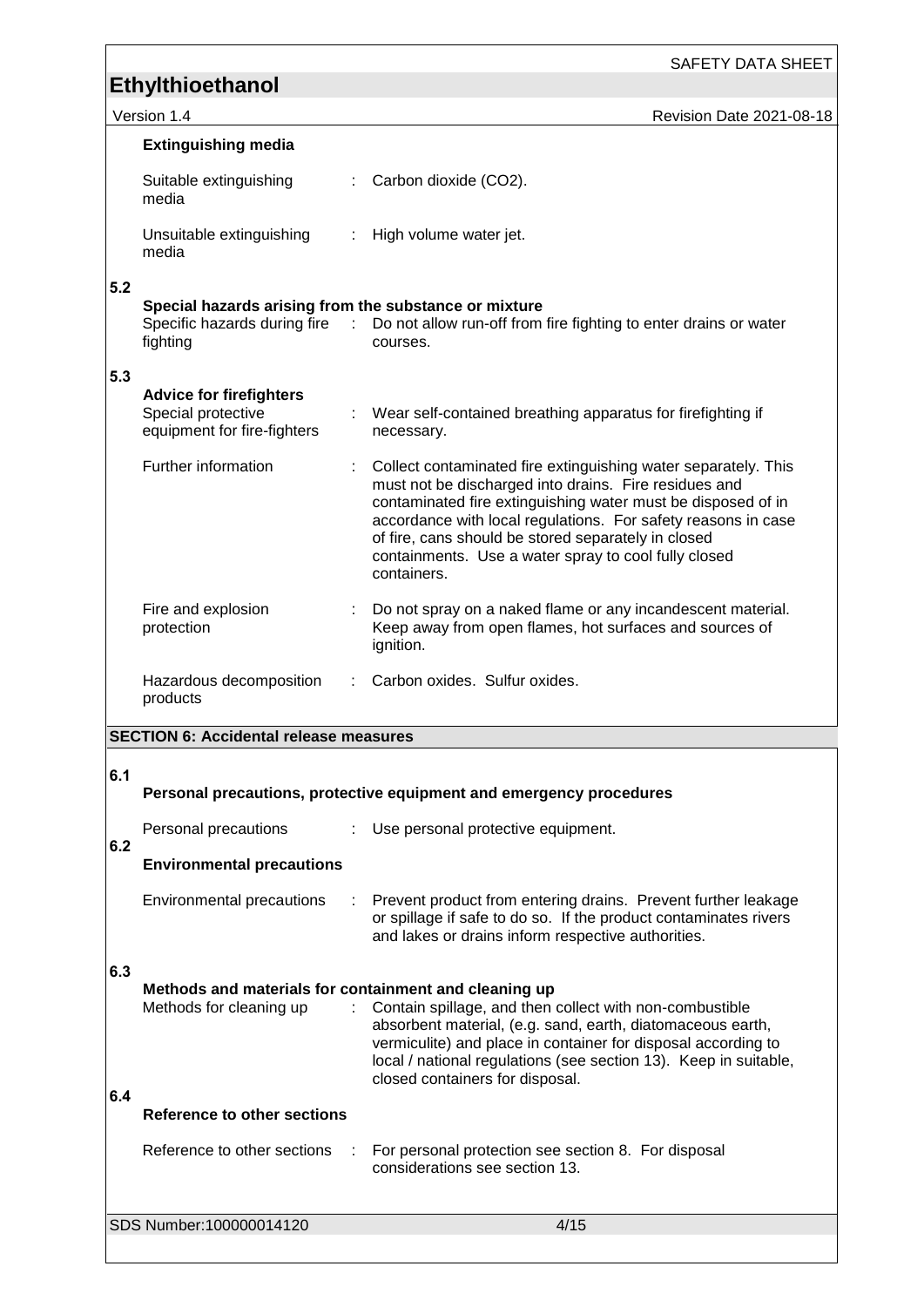SAFETY DATA SHEET

Version 1.4 **Access 1.4** Revision Date 2021-08-18

| SECTION 7: Handling and storage |  |
|---------------------------------|--|
|---------------------------------|--|

| 7.1 | <b>Precautions for safe handling</b><br><b>Handling</b>      |                                                                                                                                                                                                                                                                                                                                                                                                                                                                                                                                                                                                                                                                                                                                  |
|-----|--------------------------------------------------------------|----------------------------------------------------------------------------------------------------------------------------------------------------------------------------------------------------------------------------------------------------------------------------------------------------------------------------------------------------------------------------------------------------------------------------------------------------------------------------------------------------------------------------------------------------------------------------------------------------------------------------------------------------------------------------------------------------------------------------------|
|     | Advice on safe handling                                      | Avoid formation of aerosol. Do not breathe vapors/dust. Avoid<br>contact with skin and eyes. For personal protection see<br>section 8. Smoking, eating and drinking should be prohibited<br>in the application area. Provide sufficient air exchange and/or<br>exhaust in work rooms. To avoid spills during handling keep<br>bottle on a metal tray. Dispose of rinse water in accordance<br>with local and national regulations.                                                                                                                                                                                                                                                                                               |
|     | Advice on protection<br>against fire and explosion           | : Do not spray on a naked flame or any incandescent material.<br>Keep away from open flames, hot surfaces and sources of<br>ignition.                                                                                                                                                                                                                                                                                                                                                                                                                                                                                                                                                                                            |
| 7.2 | Conditions for safe storage, including any incompatibilities |                                                                                                                                                                                                                                                                                                                                                                                                                                                                                                                                                                                                                                                                                                                                  |
|     | <b>Storage</b>                                               |                                                                                                                                                                                                                                                                                                                                                                                                                                                                                                                                                                                                                                                                                                                                  |
|     | Requirements for storage<br>areas and containers             | No smoking. Keep in a well-ventilated place. Containers<br>which are opened must be carefully resealed and kept upright<br>to prevent leakage. Observe label precautions. Electrical<br>installations / working materials must comply with the<br>technological safety standards.                                                                                                                                                                                                                                                                                                                                                                                                                                                |
|     |                                                              |                                                                                                                                                                                                                                                                                                                                                                                                                                                                                                                                                                                                                                                                                                                                  |
|     | <b>SECTION 8: Exposure controls/personal protection</b>      |                                                                                                                                                                                                                                                                                                                                                                                                                                                                                                                                                                                                                                                                                                                                  |
| 8.1 | <b>Control parameters</b>                                    |                                                                                                                                                                                                                                                                                                                                                                                                                                                                                                                                                                                                                                                                                                                                  |
|     | <b>PNEC</b>                                                  | No data available                                                                                                                                                                                                                                                                                                                                                                                                                                                                                                                                                                                                                                                                                                                |
| 8.2 | <b>Exposure controls</b><br><b>Engineering measures</b>      |                                                                                                                                                                                                                                                                                                                                                                                                                                                                                                                                                                                                                                                                                                                                  |
|     |                                                              | Adequate ventilation to control airborned concentrations below the exposure guidelines/limits.<br>Consider the potential hazards of this material (see Section 2), applicable exposure limits, job<br>activities, and other substances in the work place when designing engineering controls and selecting<br>personal protective equipment. If engineering controls or work practices are not adequate to prevent<br>exposure to harmful levels of this material, the personal protective equipment listed below is<br>recommended. The user should read and understand all instructions and limitations supplied with<br>the equipment since protection is usually provided for a limited time or under certain circumstances. |
|     | Personal protective equipment                                |                                                                                                                                                                                                                                                                                                                                                                                                                                                                                                                                                                                                                                                                                                                                  |
|     | Respiratory protection                                       | Wear a supplied-air NIOSH approved respirator unless                                                                                                                                                                                                                                                                                                                                                                                                                                                                                                                                                                                                                                                                             |

ventilation or other engineering controls are adequate to maintain minimal oxygen content of 19.5% by volume under normal atmospheric pressure. Wear a NIOSH approved

SDS Number:100000014120 5/15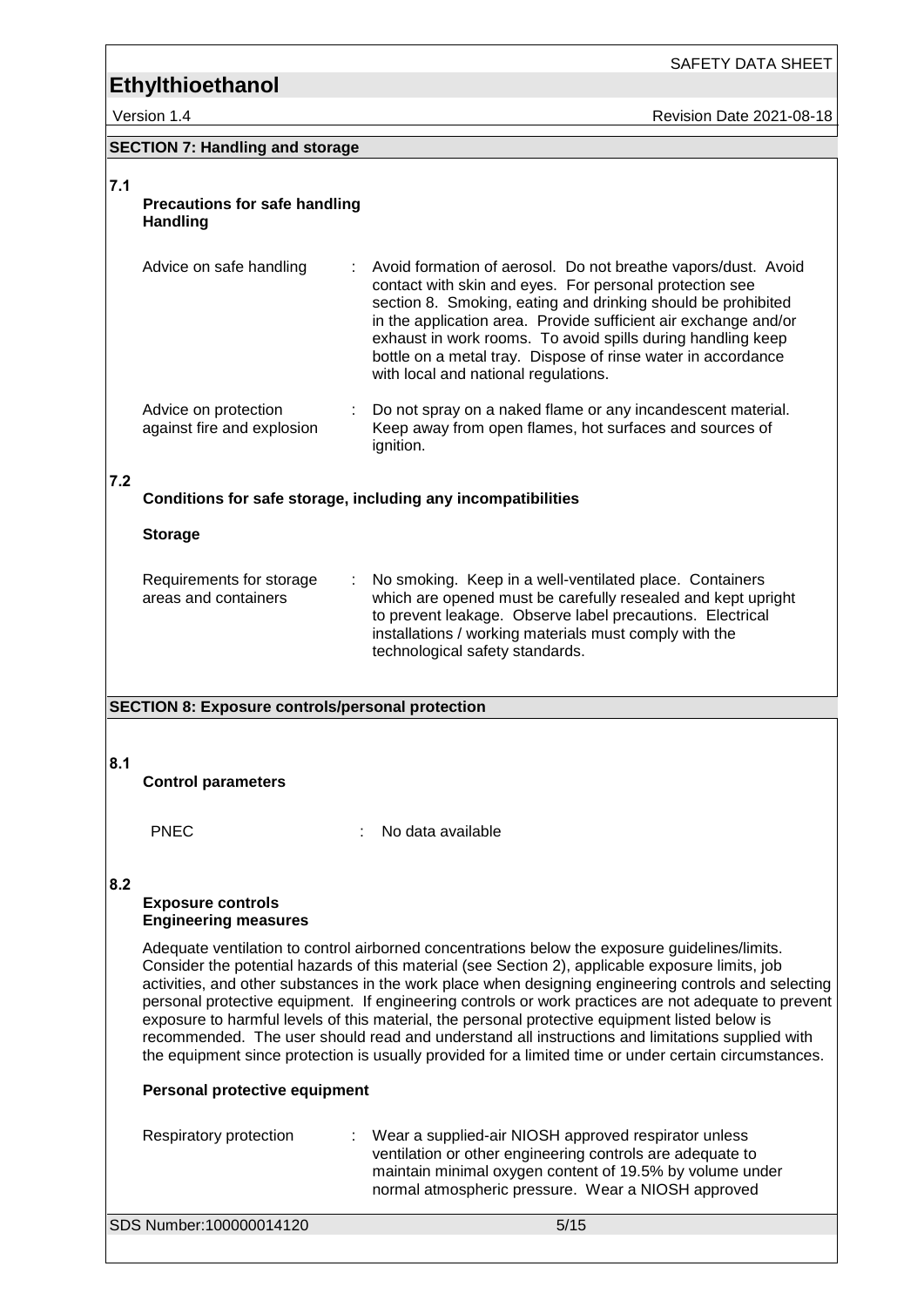| <b>Ethylthioethanol</b>                               | SAFETY DATA SHEET                                                                                                                                                                                                                                                                                                                                                                                                                                                                                                                 |
|-------------------------------------------------------|-----------------------------------------------------------------------------------------------------------------------------------------------------------------------------------------------------------------------------------------------------------------------------------------------------------------------------------------------------------------------------------------------------------------------------------------------------------------------------------------------------------------------------------|
| Version 1.4                                           | Revision Date 2021-08-18                                                                                                                                                                                                                                                                                                                                                                                                                                                                                                          |
|                                                       | respirator that provides protection when working with this<br>material if exposure to harmful levels of airborne material may<br>occur, such as:. Use a positive pressure, air-supplying<br>respirator if there is potential for uncontrolled release,<br>aerosolization, exposure levels are not known, or other<br>circumstances where air-purifying respirators may not provide<br>adequate protection.                                                                                                                        |
| Hand protection                                       | The suitability for a specific workplace should be discussed<br>with the producers of the protective gloves. Please observe<br>the instructions regarding permeability and breakthrough time<br>which are provided by the supplier of the gloves. Also take into<br>consideration the specific local conditions under which the<br>product is used, such as the danger of cuts, abrasion, and the<br>contact time. Gloves should be discarded and replaced if there<br>is any indication of degradation or chemical breakthrough. |
| Eye protection                                        | Eye wash bottle with pure water.                                                                                                                                                                                                                                                                                                                                                                                                                                                                                                  |
| Skin and body protection                              | Choose body protection in relation to its type, to the<br>concentration and amount of dangerous substances, and to the<br>specific work-place. Wear as appropriate:. Flame retardant<br>protective clothing. Complete head face and neck protection.<br>Rubber apron. Footwear protecting against chemicals.                                                                                                                                                                                                                      |
| Hygiene measures                                      | When using do not eat or drink. When using do not smoke.<br>Wash hands before breaks and at the end of workday.                                                                                                                                                                                                                                                                                                                                                                                                                   |
|                                                       |                                                                                                                                                                                                                                                                                                                                                                                                                                                                                                                                   |
|                                                       | For additional details, see the Exposure Scenario in the Annex portion                                                                                                                                                                                                                                                                                                                                                                                                                                                            |
| <b>SECTION 9: Physical and chemical properties</b>    |                                                                                                                                                                                                                                                                                                                                                                                                                                                                                                                                   |
| 9.1                                                   |                                                                                                                                                                                                                                                                                                                                                                                                                                                                                                                                   |
| Information on basic physical and chemical properties |                                                                                                                                                                                                                                                                                                                                                                                                                                                                                                                                   |
| Appearance<br>Physical state                          | liquid                                                                                                                                                                                                                                                                                                                                                                                                                                                                                                                            |
| Color<br>Odor                                         | Colorless<br>Pungent                                                                                                                                                                                                                                                                                                                                                                                                                                                                                                              |
|                                                       |                                                                                                                                                                                                                                                                                                                                                                                                                                                                                                                                   |
| Safety data<br>Flash point                            | 78°C (172°F)<br>Method: Tag closed cup                                                                                                                                                                                                                                                                                                                                                                                                                                                                                            |
| Lower explosion limit                                 | No data available                                                                                                                                                                                                                                                                                                                                                                                                                                                                                                                 |
| Upper explosion limit                                 | No data available                                                                                                                                                                                                                                                                                                                                                                                                                                                                                                                 |
| Oxidizing properties                                  | : No                                                                                                                                                                                                                                                                                                                                                                                                                                                                                                                              |
| Autoignition temperature                              | : No data available                                                                                                                                                                                                                                                                                                                                                                                                                                                                                                               |
| Thermal decomposition                                 | : No data available                                                                                                                                                                                                                                                                                                                                                                                                                                                                                                               |
| Molecular formula                                     | : C4H10OS                                                                                                                                                                                                                                                                                                                                                                                                                                                                                                                         |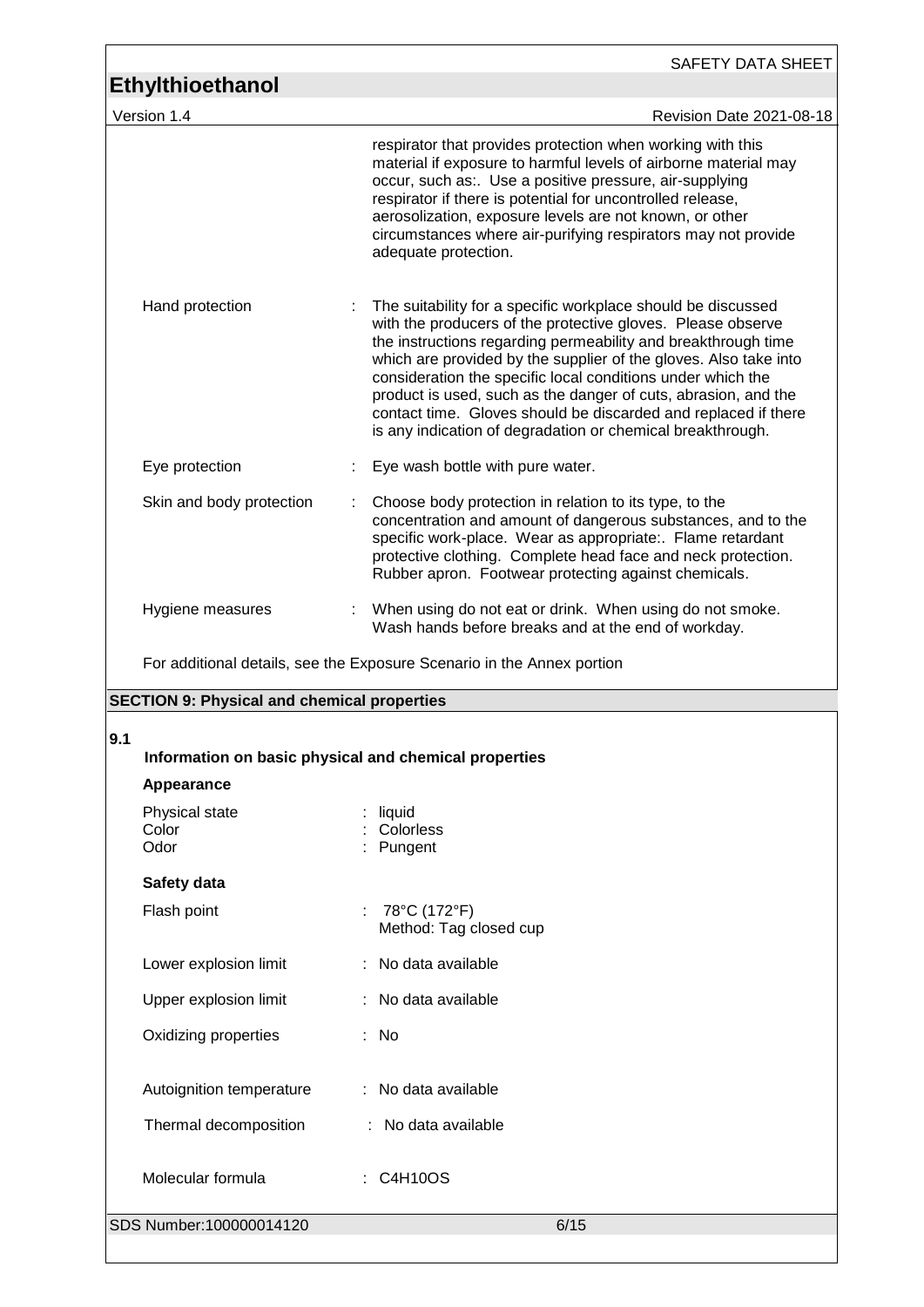SAFETY DATA SHEET

## **Ethylthioethanol**

| Version 1.4                                 |                                                | Revision Date 2021-08-18 |
|---------------------------------------------|------------------------------------------------|--------------------------|
| Molecular weight                            | : 106,18 g/mol                                 |                          |
| pH                                          | Not applicable                                 |                          |
| Pour point                                  | : No data available                            |                          |
| Boiling point/boiling range                 | : $183,5^{\circ}C(362,3^{\circ}F)$             |                          |
| Vapor pressure                              | : No data available                            |                          |
| Relative density                            | : 1,02<br>at 15,6 °C (60,1 °F)                 |                          |
| Density                                     | : $1,018$ g/cm3                                |                          |
| Water solubility                            | : partly soluble                               |                          |
| Partition coefficient: n-<br>octanol/water  | : No data available                            |                          |
| Viscosity, kinematic                        | : No data available                            |                          |
| Relative vapor density                      | : No data available                            |                          |
| Evaporation rate                            | : No data available                            |                          |
| Percent volatile                            | $: > 99 \%$                                    |                          |
|                                             |                                                |                          |
| <b>SECTION 10: Stability and reactivity</b> |                                                |                          |
| 10.1                                        |                                                |                          |
|                                             |                                                |                          |
| <b>Reactivity</b>                           | : Stable under recommended storage conditions. |                          |
| 10 <sub>2</sub>                             |                                                |                          |

#### **10.2**

| <b>Chemical stability</b> | : This material is considered stable under normal ambient and<br>anticipated storage and handling conditions of temperature<br>and pressure. |
|---------------------------|----------------------------------------------------------------------------------------------------------------------------------------------|
|                           |                                                                                                                                              |

#### **10.3**

**Possibility of hazardous reactions**

| <b>Hazardous reactions</b>         | : Hazardous reactions: Hazardous polymerization does not<br>occur.  |
|------------------------------------|---------------------------------------------------------------------|
|                                    | Hazardous reactions: Vapors may form explosive mixture with<br>air. |
| 10.4<br><b>Conditions to avoid</b> | : Heat, flames and sparks.                                          |
| 10.5<br><b>Materials to avoid</b>  | Oxidizing agents.                                                   |
| SDS Number:100000014120            | 7/15                                                                |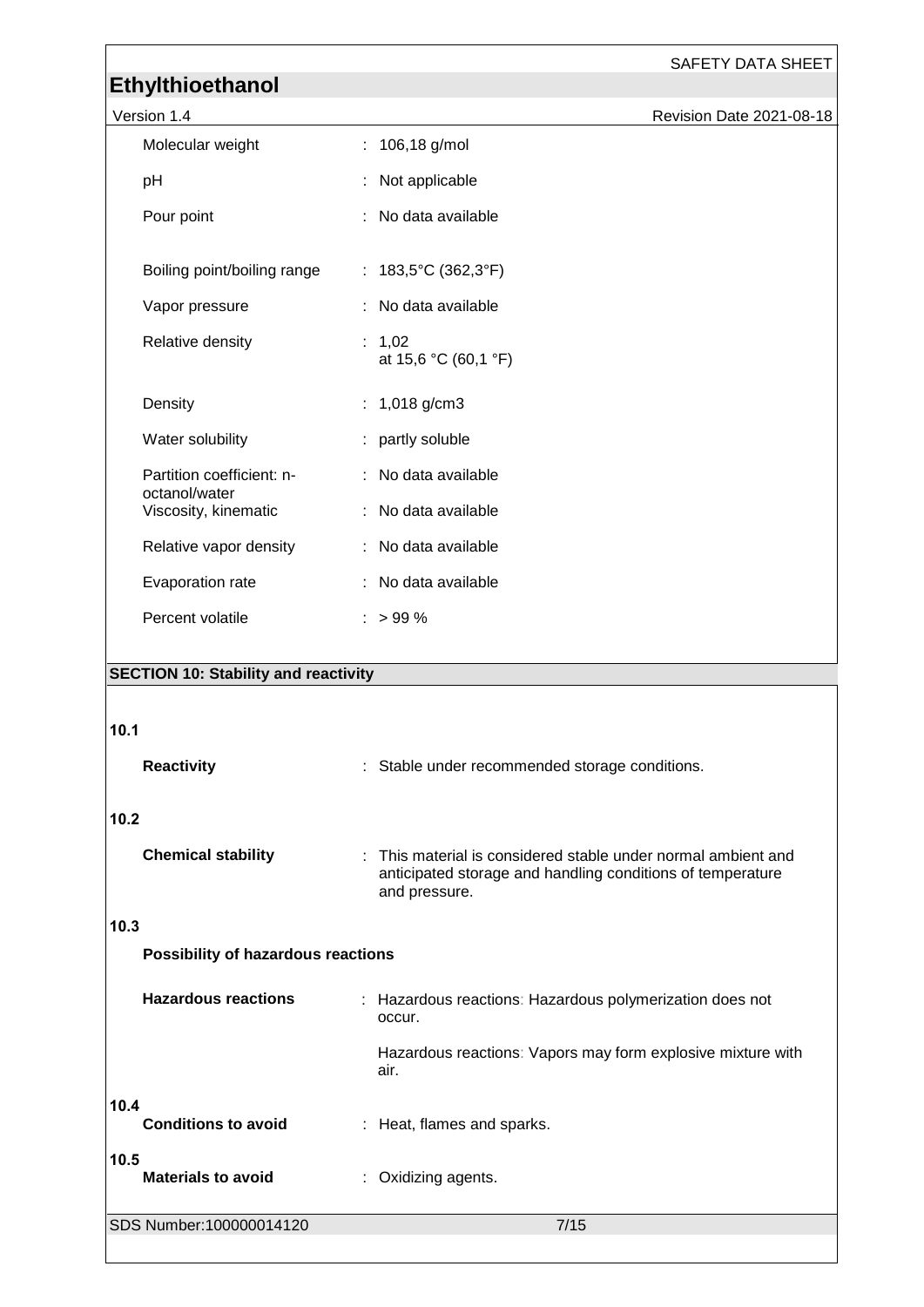| Ethylthioethanol                                    | SAFETY DATA SHEET                                                                                                                         |
|-----------------------------------------------------|-------------------------------------------------------------------------------------------------------------------------------------------|
| Version 1.4                                         | Revision Date 2021-08-18                                                                                                                  |
| <b>Thermal decomposition</b>                        | : No data available                                                                                                                       |
| 10.6<br><b>Hazardous decomposition</b><br>products  | : Carbon oxides<br>Sulfur oxides                                                                                                          |
| Other data                                          | : No decomposition if stored and applied as directed.                                                                                     |
| <b>SECTION 11: Toxicological information</b>        |                                                                                                                                           |
| 11.1<br>Information on toxicological effects        |                                                                                                                                           |
| <b>Acute oral toxicity</b>                          |                                                                                                                                           |
| <b>Ethyl Thioethanol</b>                            | : LD50: $> 2.000$ mg/kg<br>Species: Rat<br>Sex: female<br>Method: OECD Test Guideline 423                                                 |
| <b>Skin irritation</b>                              |                                                                                                                                           |
| Ethyl Thioethanol                                   | : No skin irritation                                                                                                                      |
| Eye irritation<br>Ethyl Thioethanol                 | : Risk of serious damage to eyes.                                                                                                         |
| <b>Sensitization</b>                                |                                                                                                                                           |
| <b>Ethyl Thioethanol</b>                            | : Did not cause sensitization on laboratory animals.                                                                                      |
| <b>CMR</b> effects                                  |                                                                                                                                           |
| <b>Ethyl Thioethanol</b>                            | : Mutagenicity: Tests on bacterial or mammalian cell cultures<br>did not show mutagenic effects.                                          |
| Ethylthioethanol<br><b>Further information</b>      | : No data available.                                                                                                                      |
| <b>SECTION 12: Ecological information</b>           |                                                                                                                                           |
| 12.1<br><b>Toxicity</b>                             |                                                                                                                                           |
| Toxicity to daphnia and other aquatic invertebrates |                                                                                                                                           |
| <b>Ethyl Thioethanol</b>                            | $\therefore$ EC50: 29,6 mg/l<br>Exposure time: 24 h<br>Species: Daphnia magna (Water flea)<br>static test Method: OECD Test Guideline 202 |
| SDS Number:100000014120                             | 8/15                                                                                                                                      |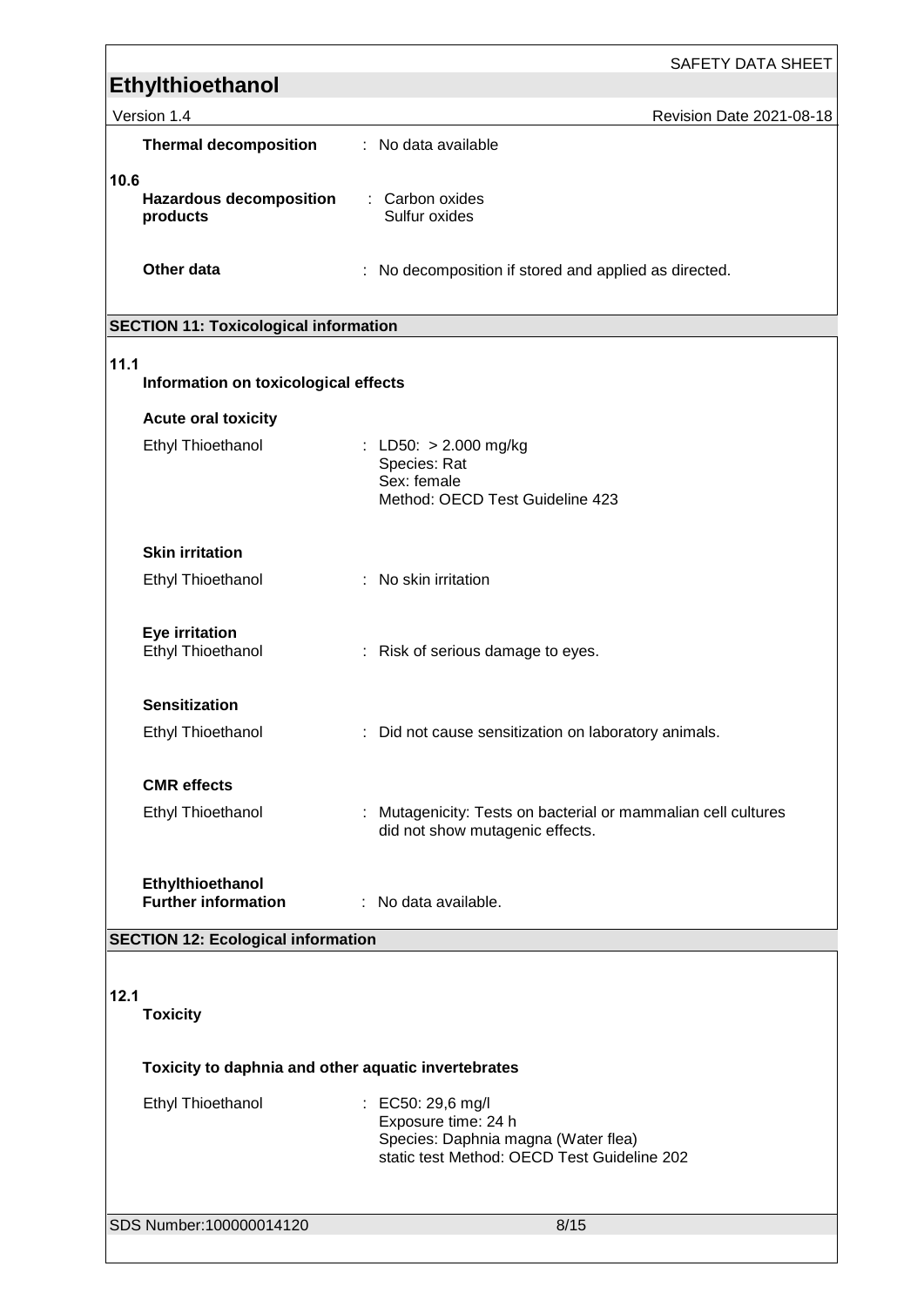|                                                                                                          | SAFETY DATA SHEET                                                                                                                                                                                             |
|----------------------------------------------------------------------------------------------------------|---------------------------------------------------------------------------------------------------------------------------------------------------------------------------------------------------------------|
| <b>Ethylthioethanol</b>                                                                                  |                                                                                                                                                                                                               |
| Version 1.4                                                                                              | Revision Date 2021-08-18                                                                                                                                                                                      |
| <b>Toxicity to algae</b><br>Ethyl Thioethanol                                                            | $: > 100$ mg/l<br>Exposure time: 72 h<br>Species: Desmodesmus subspicatus (green algae)<br>Method: OECD Test Guideline 201                                                                                    |
| 12.2<br><b>Persistence and degradability</b>                                                             |                                                                                                                                                                                                               |
| Biodegradability                                                                                         |                                                                                                                                                                                                               |
| Ethyl Thioethanol                                                                                        | : aerobic<br>Result: Not readily biodegradable.<br>8%<br>Testing period: 28 Days<br>Method: OECD Test Guideline 301D                                                                                          |
| 12.3<br><b>Bioaccumulative potential</b>                                                                 |                                                                                                                                                                                                               |
| <b>Bioaccumulation</b>                                                                                   |                                                                                                                                                                                                               |
| <b>Ethyl Thioethanol</b>                                                                                 | : This material is not expected to bioaccumulate.                                                                                                                                                             |
| 12.4<br><b>Mobility in soil</b>                                                                          |                                                                                                                                                                                                               |
| Mobility                                                                                                 |                                                                                                                                                                                                               |
| <b>Ethyl Thioethanol</b>                                                                                 | : No data available                                                                                                                                                                                           |
| 12.5<br><b>Results of PBT and vPvB assessment</b><br><b>Results of PBT assessment</b>                    | : This substance/mixture contains no components considered<br>to be either persistent, bioaccumulative and toxic (PBT), or<br>very persistent and very bioaccumulative (vPvB) at levels of<br>0.1% or higher. |
| 12.6<br>Other adverse effects<br>Additional ecological<br>information<br><b>Ecotoxicology Assessment</b> | : Harmful to aquatic life with long lasting effects.                                                                                                                                                          |
| Short-term (acute) aquatic hazard<br>Ethyl Thioethanol                                                   | : Harmful to aquatic life.                                                                                                                                                                                    |
| Long-term (chronic) aquatic hazard<br>Ethyl Thioethanol                                                  | : Harmful to aquatic life with long lasting effects.                                                                                                                                                          |
| <b>SECTION 13: Disposal considerations</b>                                                               |                                                                                                                                                                                                               |
| 13.1<br>Waste treatment methods                                                                          | The information in this SDS pertains only to the product as shipped.                                                                                                                                          |
| SDS Number:100000014120                                                                                  | 9/15                                                                                                                                                                                                          |

<u> 1980 - Johann Barbara, martxa a</u>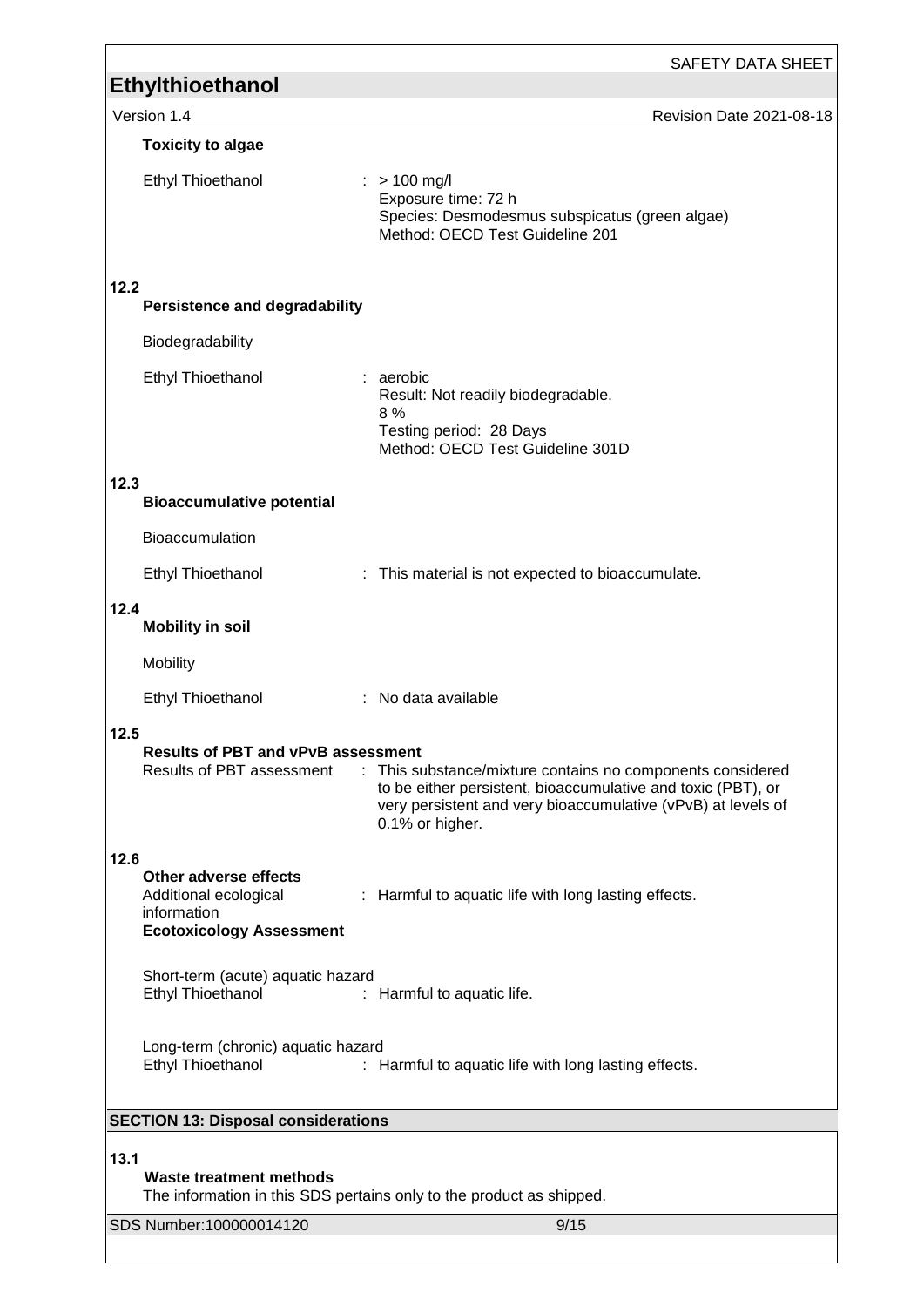SAFETY DATA SHEET

Version 1.4 Revision Date 2021-08-18

Use material for its intended purpose or recycle if possible. This material, if it must be discarded, may meet the criteria of a hazardous waste as defined by US EPA under RCRA (40 CFR 261) or other State and local regulations. Measurement of certain physical properties and analysis for regulated components may be necessary to make a correct determination. If this material is classified as a hazardous waste, federal law requires disposal at a licensed hazardous waste disposal facility.

| Product                | : The product should not be allowed to enter drains, water<br>courses or the soil. Do not contaminate ponds, waterways or<br>ditches with chemical or used container. Send to a licensed<br>waste management company. |
|------------------------|-----------------------------------------------------------------------------------------------------------------------------------------------------------------------------------------------------------------------|
| Contaminated packaging | : Empty remaining contents. Dispose of as unused product.<br>Do not re-use empty containers. Do not burn, or use a cutting                                                                                            |

torch on, the empty drum.

For additional details, see the Exposure Scenario in the Annex portion

#### **SECTION 14: Transport information**

#### **14.1 - 14.7**

**Transport information**

**The shipping descriptions shown here are for bulk shipments only, and may not apply to shipments in non-bulk packages (see regulatory definition).**

Consult the appropriate domestic or international mode-specific and quantity-specific Dangerous Goods Regulations for additional shipping description requirements (e.g., technical name or names, etc.) Therefore, the information shown here, may not always agree with the bill of lading shipping description for the material. Flashpoints for the material may vary slightly between the SDS and the bill of lading.

#### **US DOT (UNITED STATES DEPARTMENT OF TRANSPORTATION)**

NA1993, COMBUSTIBLE LIQUID, N.O.S., (ETHYL THIOETHANOL), III

#### **IMO / IMDG (INTERNATIONAL MARITIME DANGEROUS GOODS)**

NOT REGULATED AS A HAZARDOUS MATERIAL OR DANGEROUS GOODS FOR TRANSPORTATION BY THIS AGENCY.

#### **IATA (INTERNATIONAL AIR TRANSPORT ASSOCIATION)**

UN3334, AVIATION REGULATED LIQUID, N.O.S., (ETHYL THIOETHANOL), 9, III

#### **ADR (AGREEMENT ON DANGEROUS GOODS BY ROAD (EUROPE))**

NOT REGULATED AS A HAZARDOUS MATERIAL OR DANGEROUS GOODS FOR TRANSPORTATION BY THIS AGENCY.

#### **RID (REGULATIONS CONCERNING THE INTERNATIONAL TRANSPORT OF DANGEROUS GOODS (EUROPE))**

NOT REGULATED AS A HAZARDOUS MATERIAL OR DANGEROUS GOODS FOR TRANSPORTATION BY THIS AGENCY.

#### **ADN (EUROPEAN AGREEMENT CONCERNING THE INTERNATIONAL CARRIAGE OF DANGEROUS GOODS BY INLAND WATERWAYS)**

NOT REGULATED AS A HAZARDOUS MATERIAL OR DANGEROUS GOODS FOR

| SDS Number: 100000014120 | 10/15 |  |
|--------------------------|-------|--|
|                          |       |  |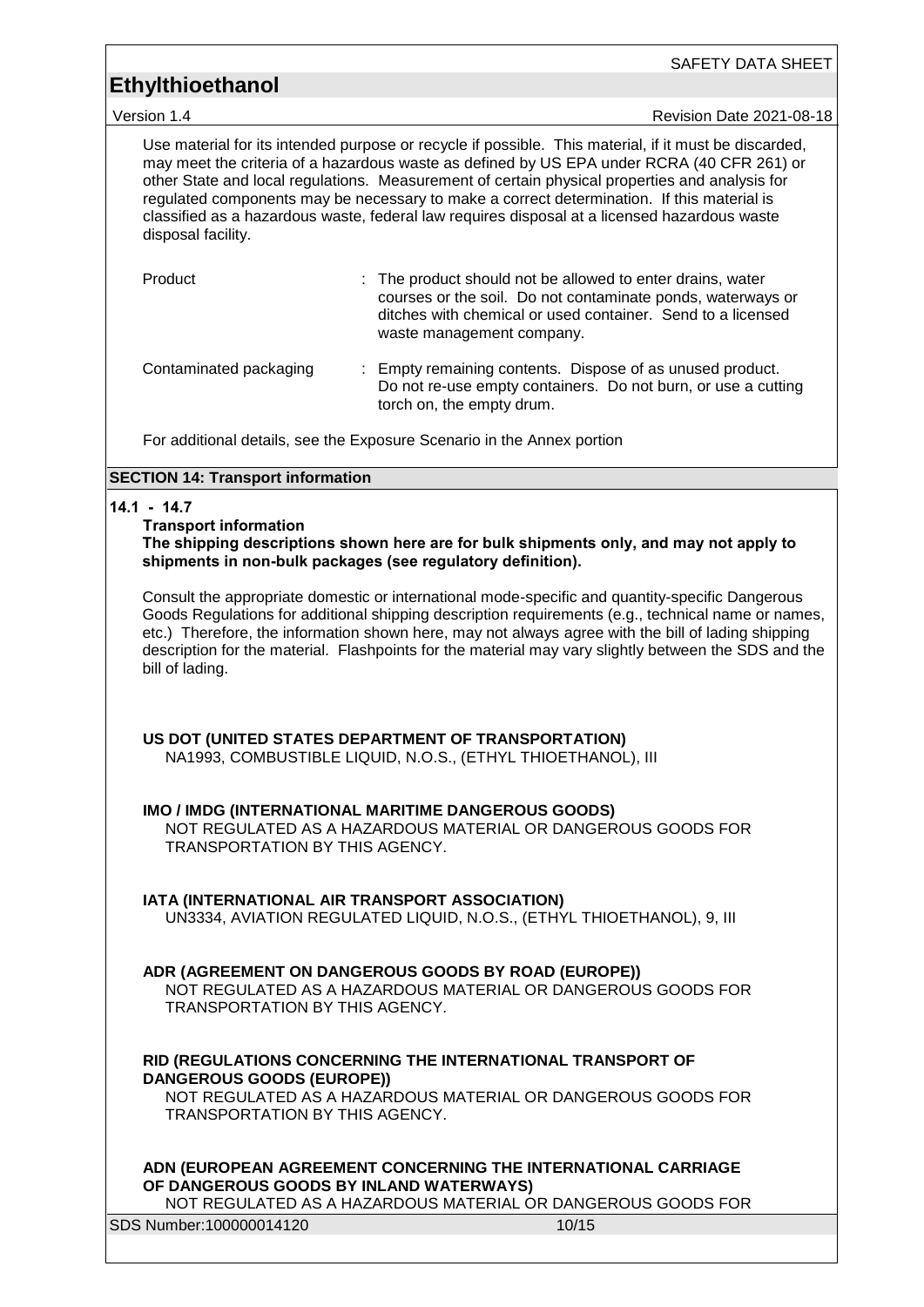Version 1.4 **Version 1.4** Revision Date 2021-08-18

TRANSPORTATION BY THIS AGENCY.

#### **Maritime transport in bulk according to IMO instruments**

#### **SECTION 15: Regulatory information**

#### **15.1**

#### **Safety, health and environmental regulations/legislation specific for the substance or mixture National legislation**

Commission Regulation (EU) 2015/830 of 28 May 2015 amending Regulation (EC) No 1907/2006 of the European Parliament and of the Council on the Registration, Evaluation, Authorisation and Restriction of Chemicals (REACH)

#### **15.2**

| <b>Major Accident Hazard</b><br>Legislation                                                                                                                                                                                                            | : $96/82/EC$<br>Update: 2003<br>Directive 96/82/EC does not apply                                                                                                                                                                                                                                                                                                                                                                                                                                                                                                                                                                                                                                                                                                                                                                                                                                                                                                                                                                         |
|--------------------------------------------------------------------------------------------------------------------------------------------------------------------------------------------------------------------------------------------------------|-------------------------------------------------------------------------------------------------------------------------------------------------------------------------------------------------------------------------------------------------------------------------------------------------------------------------------------------------------------------------------------------------------------------------------------------------------------------------------------------------------------------------------------------------------------------------------------------------------------------------------------------------------------------------------------------------------------------------------------------------------------------------------------------------------------------------------------------------------------------------------------------------------------------------------------------------------------------------------------------------------------------------------------------|
| <b>Notification status</b><br>Europe REACH<br>Switzerland CH INV<br>United States of America (USA)<br><b>TSCA</b><br>Canada NDSL<br>Australia AICS<br>New Zealand NZIoC<br>Japan ENCS<br>Korea KECI<br>Philippines PICCS<br>China IECSC<br>Taiwan TCSI | On the inventory, or in compliance with the inventory<br>On the inventory, or in compliance with the inventory<br>On or in compliance with the active portion of the<br><b>TSCA</b> inventory<br>This product contains one or several components listed<br>in the Canadian NDSL.<br>On the inventory, or in compliance with the inventory<br>Not in compliance with the inventory<br>On the inventory, or in compliance with the inventory<br>A substance(s) in this product was not registered,<br>notified to be registered, or exempted from registration<br>by CPChem according to K-REACH regulations.<br>Importation or manufacture of this product is still<br>permitted provided the Korean Importer of Record has<br>themselves notified the substance or the exported<br>amount does not exceed the minimum threshold<br>quantity of the non-registered substance(s).<br>On the inventory, or in compliance with the inventory<br>Not in compliance with the inventory<br>On the inventory, or in compliance with the inventory |
| <b>SECTION 16: Other information</b>                                                                                                                                                                                                                   |                                                                                                                                                                                                                                                                                                                                                                                                                                                                                                                                                                                                                                                                                                                                                                                                                                                                                                                                                                                                                                           |
| <b>NFPA Classification</b>                                                                                                                                                                                                                             | : Health Hazard: 3<br>Fire Hazard: 2<br>Reactivity Hazard: 0<br>$\overline{2}$<br>3<br>$\boldsymbol{0}$                                                                                                                                                                                                                                                                                                                                                                                                                                                                                                                                                                                                                                                                                                                                                                                                                                                                                                                                   |
| SDS Number:100000014120                                                                                                                                                                                                                                | 11/15                                                                                                                                                                                                                                                                                                                                                                                                                                                                                                                                                                                                                                                                                                                                                                                                                                                                                                                                                                                                                                     |
|                                                                                                                                                                                                                                                        |                                                                                                                                                                                                                                                                                                                                                                                                                                                                                                                                                                                                                                                                                                                                                                                                                                                                                                                                                                                                                                           |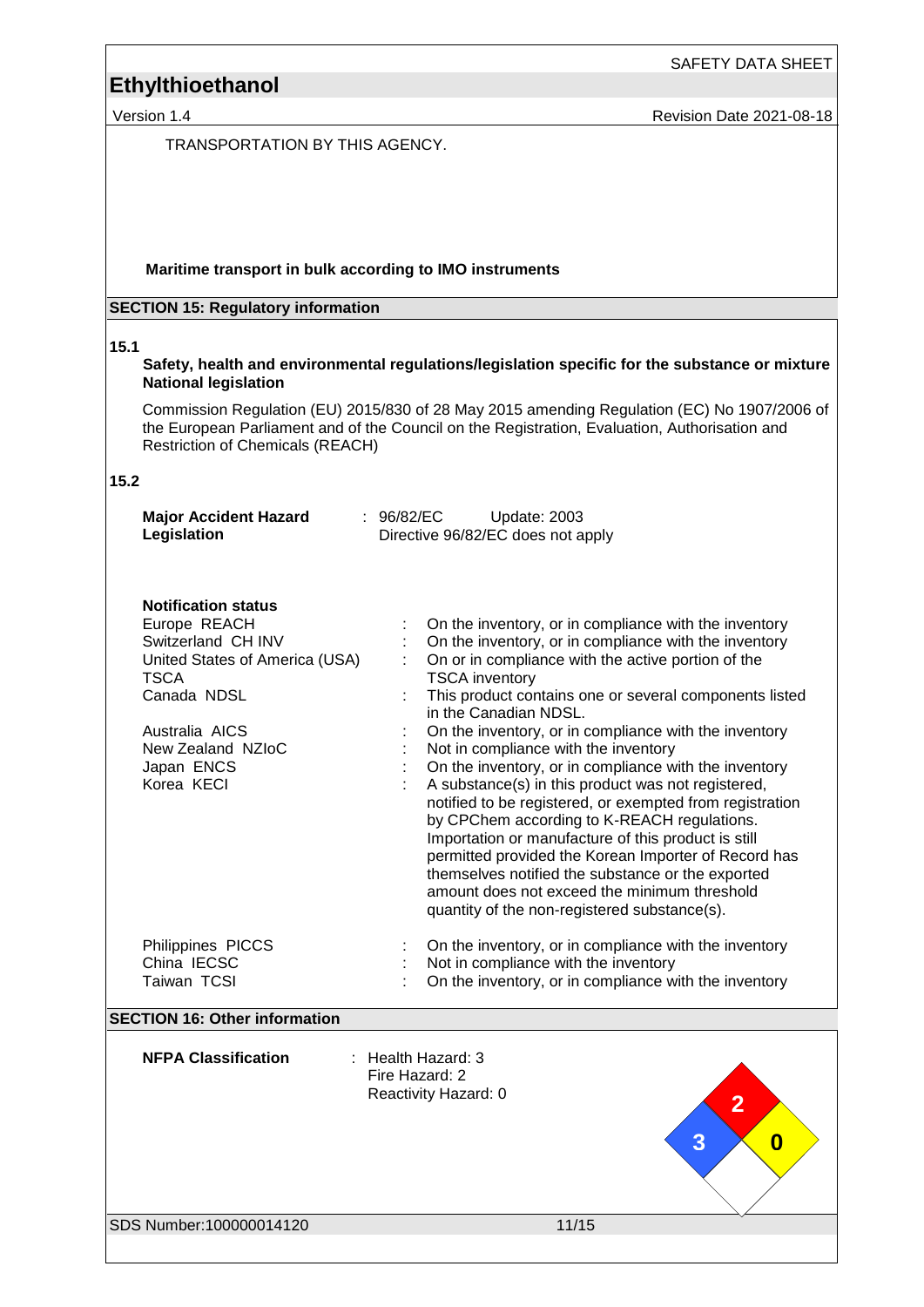SAFETY DATA SHEET

Version 1.4 **New Search 2021-08-18** Revision Date 2021-08-18

#### **Further information**

Legacy SDS Number : 44020

Significant changes since the last version are highlighted in the margin. This version replaces all previous versions.

The information in this SDS pertains only to the product as shipped.

The information provided in this Safety Data Sheet is correct to the best of our knowledge, information and belief at the date of its publication. The information given is designed only as a guidance for safe handling, use, processing, storage, transportation, disposal and release and is not to be considered a warranty or quality specification. The information relates only to the specific material designated and may not be valid for such material used in combination with any other materials or in any process, unless specified in the text.

|               | Key or legend to abbreviations and acronyms used in the safety data sheet |              |                                                                                                   |
|---------------|---------------------------------------------------------------------------|--------------|---------------------------------------------------------------------------------------------------|
| <b>ACGIH</b>  | American Conference of<br>Government Industrial Hygienists                | LD50         | Lethal Dose 50%                                                                                   |
| <b>AICS</b>   | Australia, Inventory of Chemical<br>Substances                            | <b>LOAEL</b> | <b>Lowest Observed Adverse Effect</b><br>Level                                                    |
| <b>DSL</b>    | Canada, Domestic Substances<br>List                                       | <b>NFPA</b>  | National Fire Protection Agency                                                                   |
| <b>NDSL</b>   | Canada, Non-Domestic<br>Substances List                                   | <b>NIOSH</b> | National Institute for Occupational<br>Safety & Health                                            |
| <b>CNS</b>    | Central Nervous System                                                    | <b>NTP</b>   | National Toxicology Program                                                                       |
| CAS           | <b>Chemical Abstract Service</b>                                          | <b>NZIoC</b> | New Zealand Inventory of<br>Chemicals                                                             |
| <b>EC50</b>   | <b>Effective Concentration</b>                                            | <b>NOAEL</b> | No Observable Adverse Effect<br>Level                                                             |
| <b>EC50</b>   | <b>Effective Concentration 50%</b>                                        | <b>NOEC</b>  | No Observed Effect Concentration                                                                  |
| <b>EGEST</b>  | <b>EOSCA Generic Exposure</b><br>Scenario Tool                            | <b>OSHA</b>  | Occupational Safety & Health<br>Administration                                                    |
| <b>EOSCA</b>  | European Oilfield Specialty<br><b>Chemicals Association</b>               | PEL          | Permissible Exposure Limit                                                                        |
| <b>EINECS</b> | European Inventory of Existing<br><b>Chemical Substances</b>              | <b>PICCS</b> | Philippines Inventory of<br><b>Commercial Chemical Substances</b>                                 |
| <b>MAK</b>    | Germany Maximum Concentration<br>Values                                   | <b>PRNT</b>  | <b>Presumed Not Toxic</b>                                                                         |
| <b>GHS</b>    | <b>Globally Harmonized System</b>                                         | <b>RCRA</b>  | <b>Resource Conservation Recovery</b><br>Act                                                      |
| $>=$          | Greater Than or Equal To                                                  | <b>STEL</b>  | Short-term Exposure Limit                                                                         |
| IC50          | Inhibition Concentration 50%                                              | <b>SARA</b>  | Superfund Amendments and<br>Reauthorization Act.                                                  |
| <b>IARC</b>   | International Agency for Research<br>on Cancer                            | <b>TLV</b>   | <b>Threshold Limit Value</b>                                                                      |
| <b>IECSC</b>  | Inventory of Existing Chemical<br>Substances in China                     | <b>TWA</b>   | Time Weighted Average                                                                             |
| <b>ENCS</b>   | Japan, Inventory of Existing and<br><b>New Chemical Substances</b>        | <b>TSCA</b>  | <b>Toxic Substance Control Act</b>                                                                |
| <b>KECI</b>   | Korea, Existing Chemical<br>Inventory                                     | <b>UVCB</b>  | Unknown or Variable Composition,<br>Complex Reaction Products, and<br><b>Biological Materials</b> |
| $\leq$        | Less Than or Equal To                                                     | <b>WHMIS</b> | Workplace Hazardous Materials<br>Information System                                               |
| <b>LC50</b>   | Lethal Concentration 50%                                                  |              |                                                                                                   |

#### **Full text of H-Statements referred to under sections 2 and 3.**

SDS Number:100000014120 12/15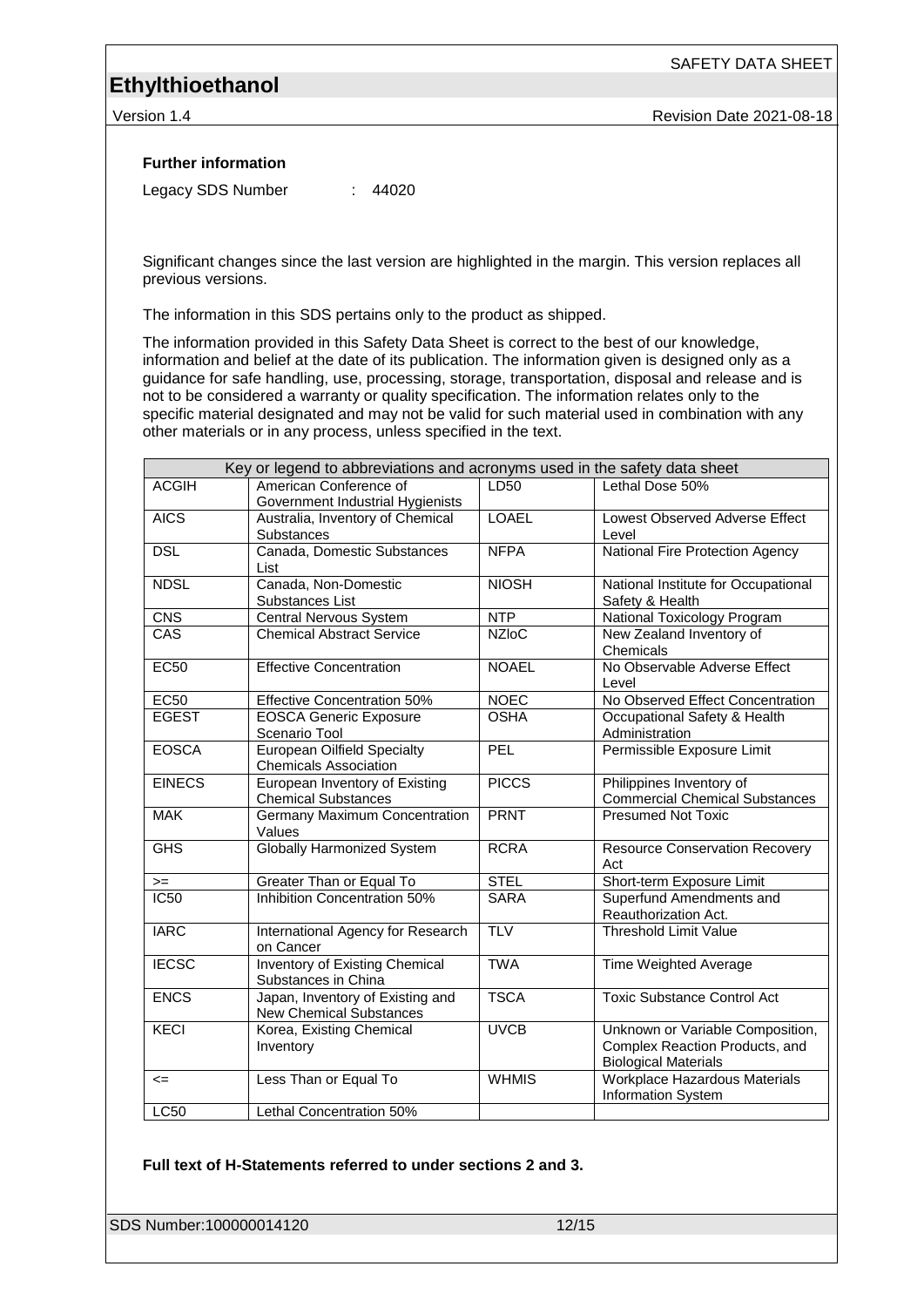|                                  |                                                                                  | SAFETY DATA SHEET        |
|----------------------------------|----------------------------------------------------------------------------------|--------------------------|
| Version 1.4                      |                                                                                  | Revision Date 2021-08-18 |
| Ethylthioethanol<br>H318<br>H412 | Causes serious eye damage.<br>Harmful to aquatic life with long lasting effects. |                          |
| SDS Number:100000014120          | 13/15                                                                            |                          |
|                                  |                                                                                  |                          |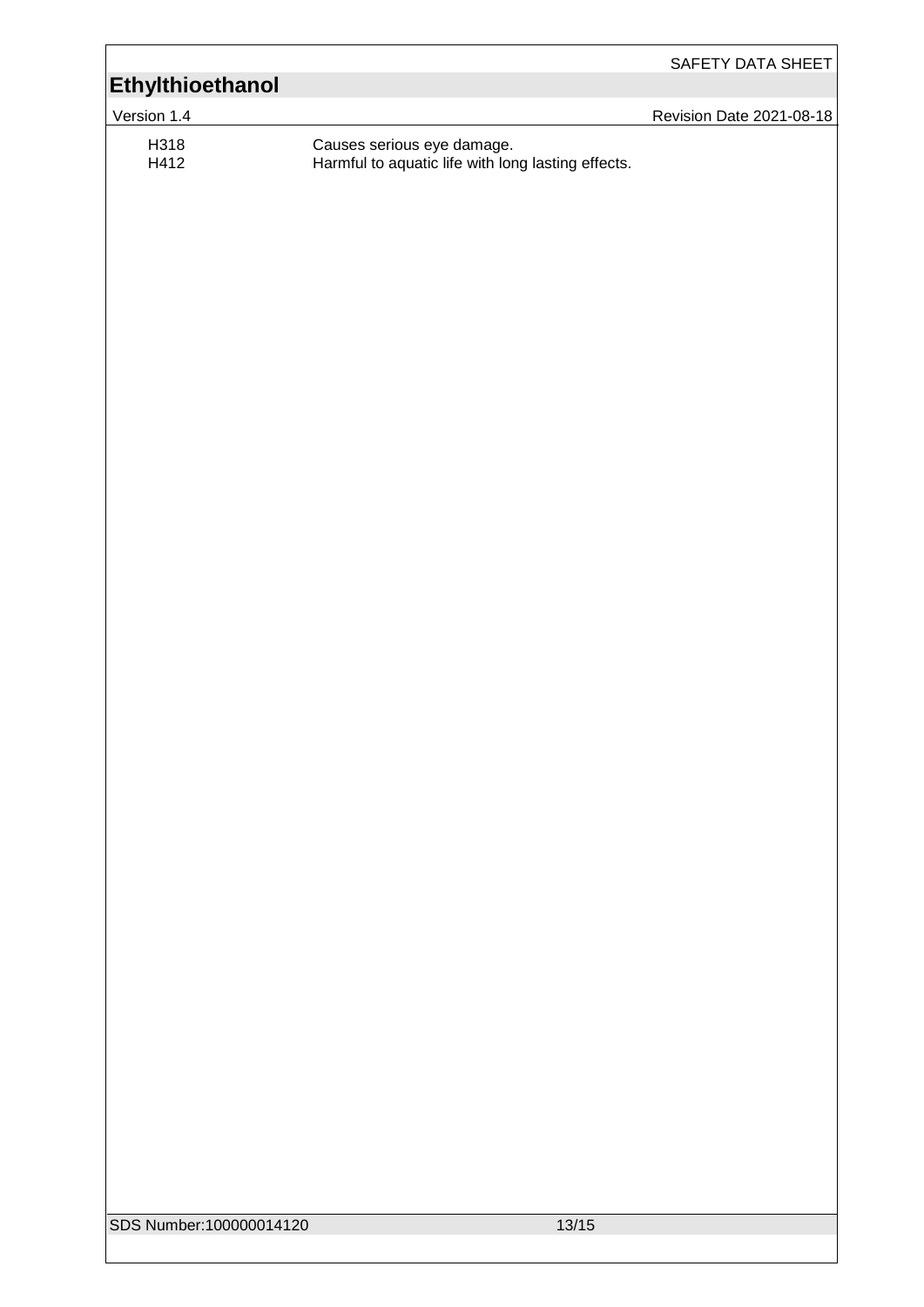SAFETY DATA SHEET

Version 1.4 **Version 1.4** Revision Date 2021-08-18

#### **Annex**

| 1. Short title of Exposure Scenario: Use as an intermediate            |                                                                                                                                                                                                                                                                                                |
|------------------------------------------------------------------------|------------------------------------------------------------------------------------------------------------------------------------------------------------------------------------------------------------------------------------------------------------------------------------------------|
| Main User Groups                                                       | <b>SU 3:</b> Industrial uses: Uses of substances as such or in                                                                                                                                                                                                                                 |
| Sector of use                                                          | preparations at industrial sites<br>SU3, SU8, SU9: Industrial Manufacturing (all), Manufacture of<br>bulk, large scale chemicals (including petroleum products),<br>Manufacture of fine chemicals                                                                                              |
| Process category                                                       | <b>PROC1:</b> Use in closed process, no likelihood of exposure<br><b>PROC2:</b> Use in closed, continuous process with occasional<br>controlled exposure<br>PROC3: Use in closed batch process (synthesis or<br>formulation)<br><b>PROC4:</b> Use in batch and other process (synthesis) where |
|                                                                        | opportunity for exposure arises<br>PROC8a: Transfer of substance or preparation<br>(charging/discharging) from/to vessels/large containers at                                                                                                                                                  |
|                                                                        | non-dedicated facilities<br><b>PROC8b:</b> Transfer of substance or preparation (charging/                                                                                                                                                                                                     |
|                                                                        | discharging) from/ to vessels/ large containers at dedicated<br>facilities<br><b>PROC15:</b> Use as laboratory reagent                                                                                                                                                                         |
| Environmental release category                                         | <b>ERC6a:</b> Industrial use resulting in manufacture of another<br>substance (use of intermediates)                                                                                                                                                                                           |
| Further information                                                    |                                                                                                                                                                                                                                                                                                |
|                                                                        | Use as an isolated intermediate under strictly controlled<br>conditions                                                                                                                                                                                                                        |
|                                                                        |                                                                                                                                                                                                                                                                                                |
| resulting in manufacture of another substance (use of intermediates)   | 2.1 Contributing scenario controlling environmental exposure for:ERC6a: Industrial use                                                                                                                                                                                                         |
|                                                                        |                                                                                                                                                                                                                                                                                                |
| Technical conditions and measures / Organizational measures<br>Remarks | : Not applicable                                                                                                                                                                                                                                                                               |
|                                                                        | 2.2 Contributing scenario controlling worker exposure for: PROC1, PROC2, PROC3,<br>PROC4, PROC8a, PROC8b, PROC15: Use in closed process, no likelihood of exposure,<br>Use in closed, continuous process with occasional controlled exposure, Use in closed                                    |
|                                                                        | batch process (synthesis or formulation), Use in batch and other process (synthesis)                                                                                                                                                                                                           |
|                                                                        | where opportunity for exposure arises, Transfer of substance or preparation                                                                                                                                                                                                                    |
|                                                                        | (charging/discharging) from/to vessels/large containers at non-dedicated facilities,<br>Transfer of substance or preparation (charging/ discharging) from/ to vessels/ large                                                                                                                   |
| containers at dedicated facilities, Use as laboratory reagent          |                                                                                                                                                                                                                                                                                                |
| <b>Amount used</b>                                                     |                                                                                                                                                                                                                                                                                                |
| SDS Number:100000014120                                                | 14/15                                                                                                                                                                                                                                                                                          |